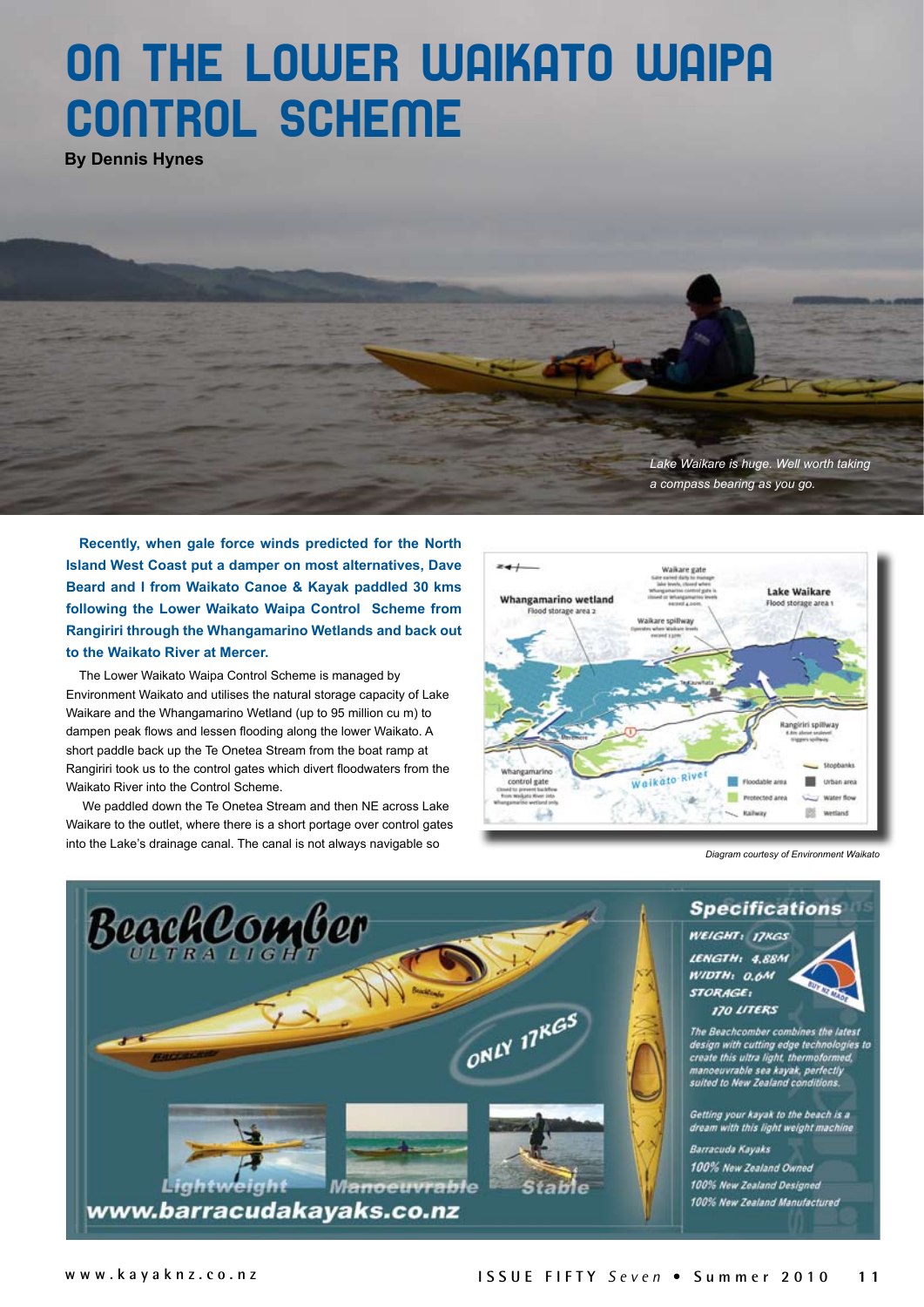if you think to make this trip you should contact Environment Waikato (0800 800 401) to confirm that water between Lake Waikare and the Whangamarino River is flowing.

The canal brought us into the Pungorehu and then the Whangamarino Rivers, both of which had overtopped their banks creating a maze of channels and expansive shallow lakes. With the leafless trees mirrored in still water, and with only the sound of birds and our paddles, it was surreal. Photos don't do it justice!

A section of board walk just centimetres above the water was the only 'dry' spot we could find for lunch!

At lower water levels there is a further short portage over a stone weir 500 m beyond the confluence with the Maramarua River. However on this day all we could see were some small standing waves.

 We paddled on through massive control gates which prevent the Waikato River flowing back into the wetlands, under the rail and SH1 bridges into the Waikato River, and downstream to the boat ramp at Mercer.

The route is easy to follow when water is contained within the stop banks. Apart from the canal below the Lake Waikare outlet, all the other sections are navigable year round.

*Above & Below: Control Gates*

However the best time is following a major flood when the Pungorehu & Whangamarino Rivers have topped their banks. The extensive shallow lakes then give access far into the wetlands where it could be easy to get lost. Perhaps not best for a first trip!

For a very different experience, try it in spring when the floodwaters are retreating back within the flood banks. The water literally boils with giant carp and other pest fish.

The only 'dry' spot we could find for lunch!